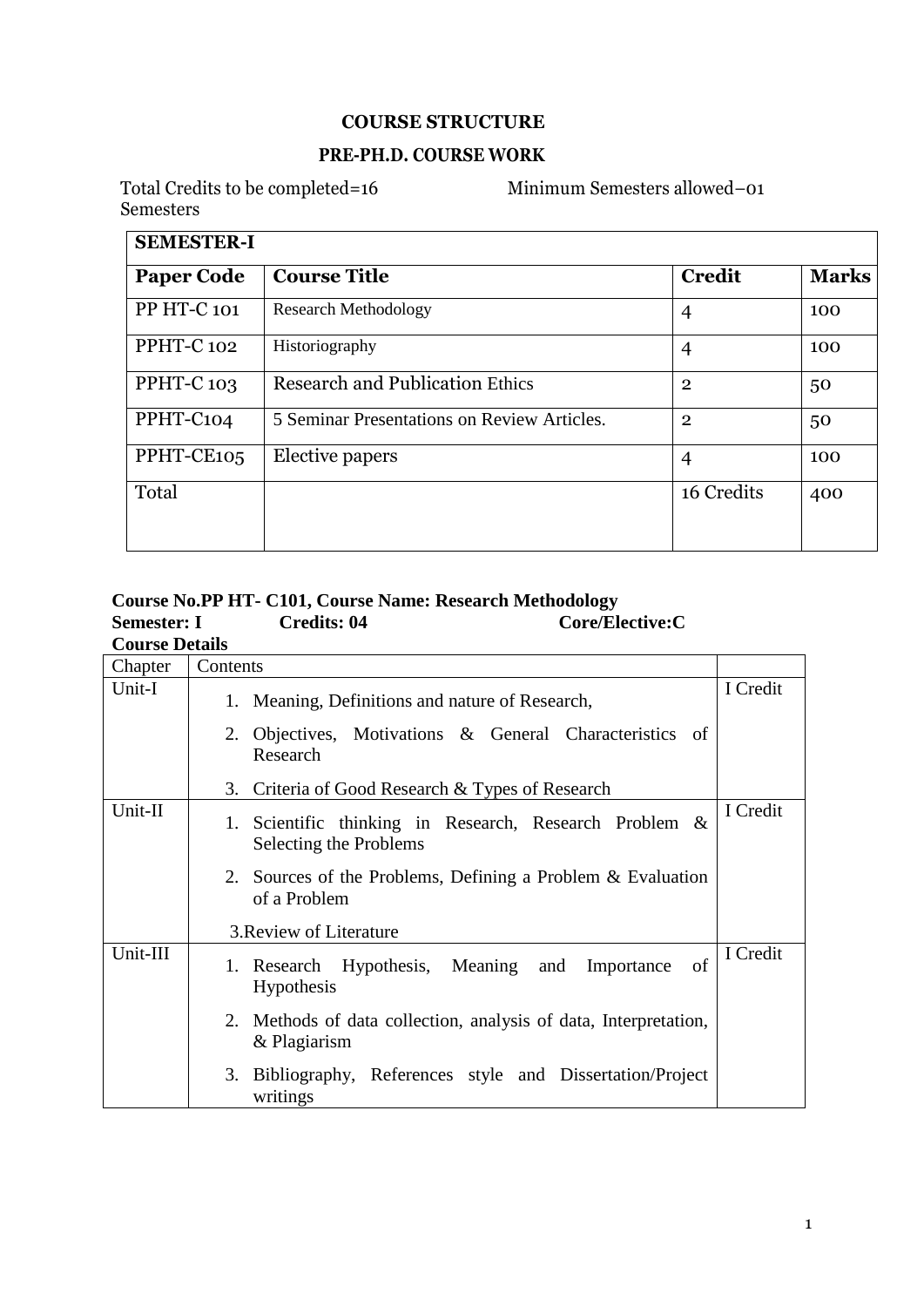| Unit-IV | 1. What is History? Objectives, definitions and scope of<br><b>History</b>           | I Credit  |
|---------|--------------------------------------------------------------------------------------|-----------|
|         | 2. Objectivity, Bias and Value Judgment in History and<br><b>Historical writings</b> |           |
|         | 3. Process of Historical Research-types, features, methods                           |           |
| Total   | 4Units                                                                               | 4 Credits |

# **Textbooks and reading materials**

| B. Sheik Ali                  | : History, its Theory and Methods, Madras, 1978)                    |
|-------------------------------|---------------------------------------------------------------------|
| E. Shreedharan                | : A Textbook of Historiography 500 BC to AD2000, New Delhi, 2009.   |
| A. Rowse                      | ; The Use of History, London, 1963)                                 |
| E.H. Carr                     | : What is History, London, 1951)                                    |
| R.G. Collingwood              | : The Idea of History, (London, 1972).                              |
| M.G. Murphy                   | : Our Knowledge of the Historical past.                             |
| G.R. Elton                    | : The practice of History, (Colins, 1970).                          |
| R.K. Majumdar &A.L. Srivastav | : Historical Method of History, Delhi, 1987)                        |
| K. Rajjayan                   | : History in Theory and Method, (Madurai, 1982)                     |
| G.K. Clark                    | : Guide for Research Students working on Historical Subject,        |
|                               | (Cambridge, 1969)                                                   |
| J.A. Froude                   | : Scientific method Applied to History, (London, 1897)              |
| P. Gardiner (ed.)             | : Theories of History, (Oxford, 1959)                               |
| K.S. Lal                      | : Studies in Medieval Indian History, (History and Historiography), |
|                               | Delhi, 1966).                                                       |
| Karl Lowith                   | : Meaning of History (London, 1979)                                 |
| K.A. NilakanthaSastri and     |                                                                     |
| A.S. Rammana                  | : Historical Method in Relation to History, Madras, 1957)           |
| G.J. Renier                   | : History: Its Purpose and Method, London, 1957                     |
| John Cannon (ed.)             | : The Historian at Work                                             |
| A.Marwick                     | : The Nature of History, London, 1984)                              |
| J.B. Black                    | : The Art of History                                                |

| Course No.PP HT- C102, Course Name: Historiography |             |                 |  |  |
|----------------------------------------------------|-------------|-----------------|--|--|
| Semester: I                                        | Credits: 04 | Core/Elective:C |  |  |
| <b>Course Details</b>                              |             |                 |  |  |

| Chapter | Contents                                     |          |
|---------|----------------------------------------------|----------|
| Unit-I  | Greek Historiography & Roman Historiography- | I Credit |
|         | Chinese Historiography,                      |          |
|         | Christian Historiography.                    |          |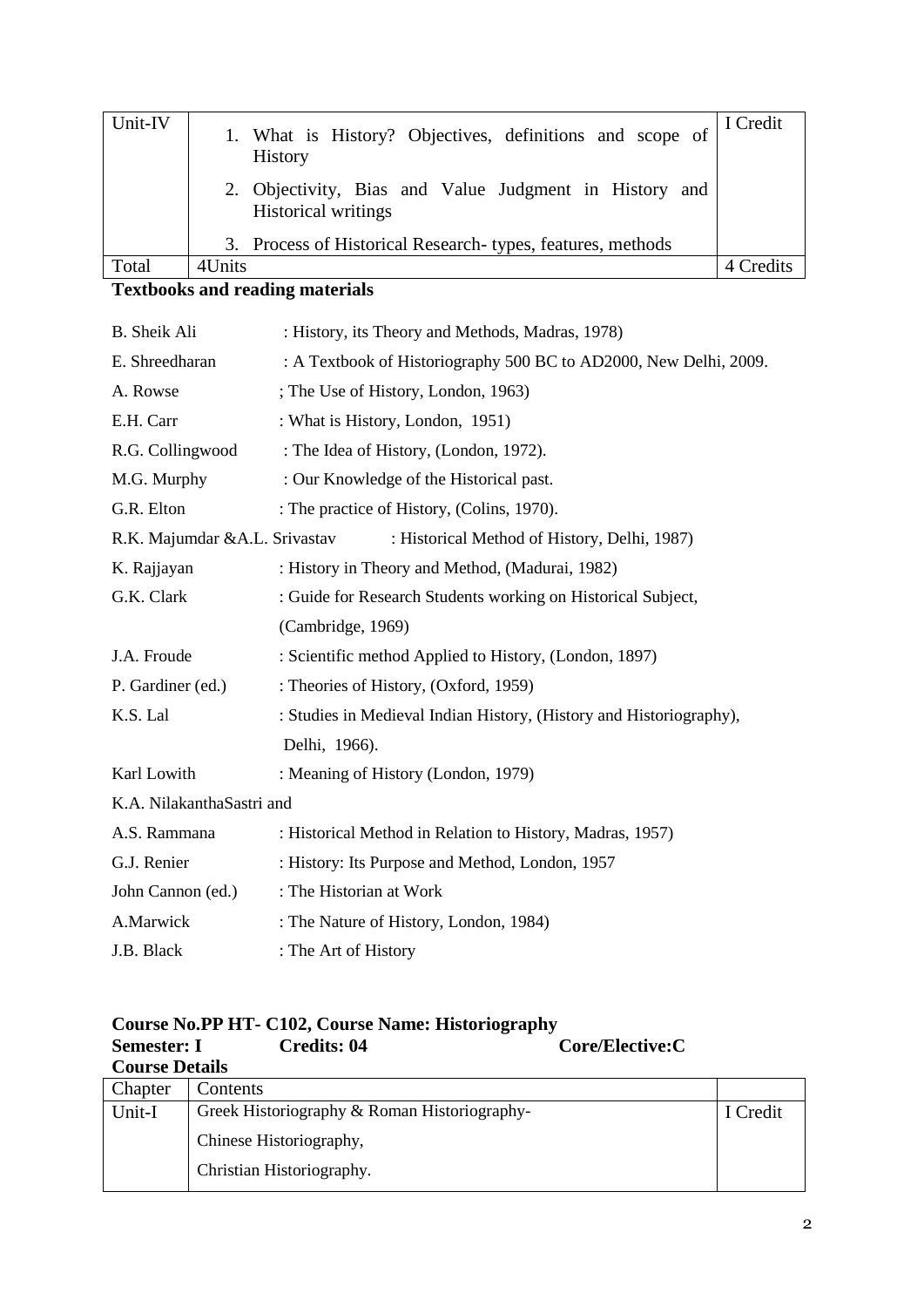| Unit-II  | Indian Historiography $-$                              | I Credit  |
|----------|--------------------------------------------------------|-----------|
|          | Colonial Historiography,                               |           |
|          | National Historiography,                               |           |
|          | Marxist Historiography, Subaltern Historiography.      |           |
| Unit-III | Historiography on India-Ancient Indian Historiography, | I Credit  |
|          | medieval historiography and modern historiography      |           |
|          |                                                        |           |
| Unit-IV  | Odishan Historiography – Ancient Odisha Historiography | I Credit  |
|          | Medieval Odisha Historiography                         |           |
|          | Modern Odisha historiography                           |           |
| Total    | 4Units                                                 | 4 Credits |

## **Books for Reference:**

| H.E. Barnes      | : A History on Historical Writings, (Newyork, 1963)                          |
|------------------|------------------------------------------------------------------------------|
| U.N. Ghosal      | : The Beginnings of Indian Historiography and other Essays, Calcutta, 1944)  |
| G.P. Gooch       | : History and Historians in $19th$ Century, (London, 1961)                   |
| B.N. Lunia       | : Historians of Medieval India (Agra, 1969)                                  |
|                  | R. C. Majumdar: Historiography in Modern India, (Bombay, 1970)               |
| V.S. Pathak      | : Ancient Historians of India (Bombay, 1966)                                 |
|                  | C.H. Phillips (ed.): Historians of India, Pakistan and Ceylon, London, 1967) |
| Peter Hardy      | : Historians of medieval India, London, 1960                                 |
| A.K. Wader       | : An Introduction of to Indian Historiography                                |
| S.R. Tikekkar    | : On Historiography, (Bombay, 1964)                                          |
| Devahuti         | : Problems of Indian Historiography                                          |
| K.A. Nizami      | : On History and Historians of Medieval India, Delhi, 1983)                  |
|                  | Jagadish Narayan Sarkar: History and History Writing in Medieval India       |
| M. Hassan        | : Historian of medieval India, Meerut, 1968)                                 |
| $S.P.$ Sen (ed.) | : Historians and Historiography in Modern India, Calcutta, 1973)             |
| M. Baber         | : Karl marx's Interpretation of History, Cambridge, 1972)                    |
|                  | D.J. Chesokov : Historian Materialism (Moscow, 1969)                         |
| A.C. Danto       | : Analytical Philosophical history, (London, 1968)                           |
|                  | R.G. Collingwood: The Idea of History, (London, 1972).                       |
| A.J. Toynbee     | : A Study of History, (NewYork, 1965)                                        |
|                  |                                                                              |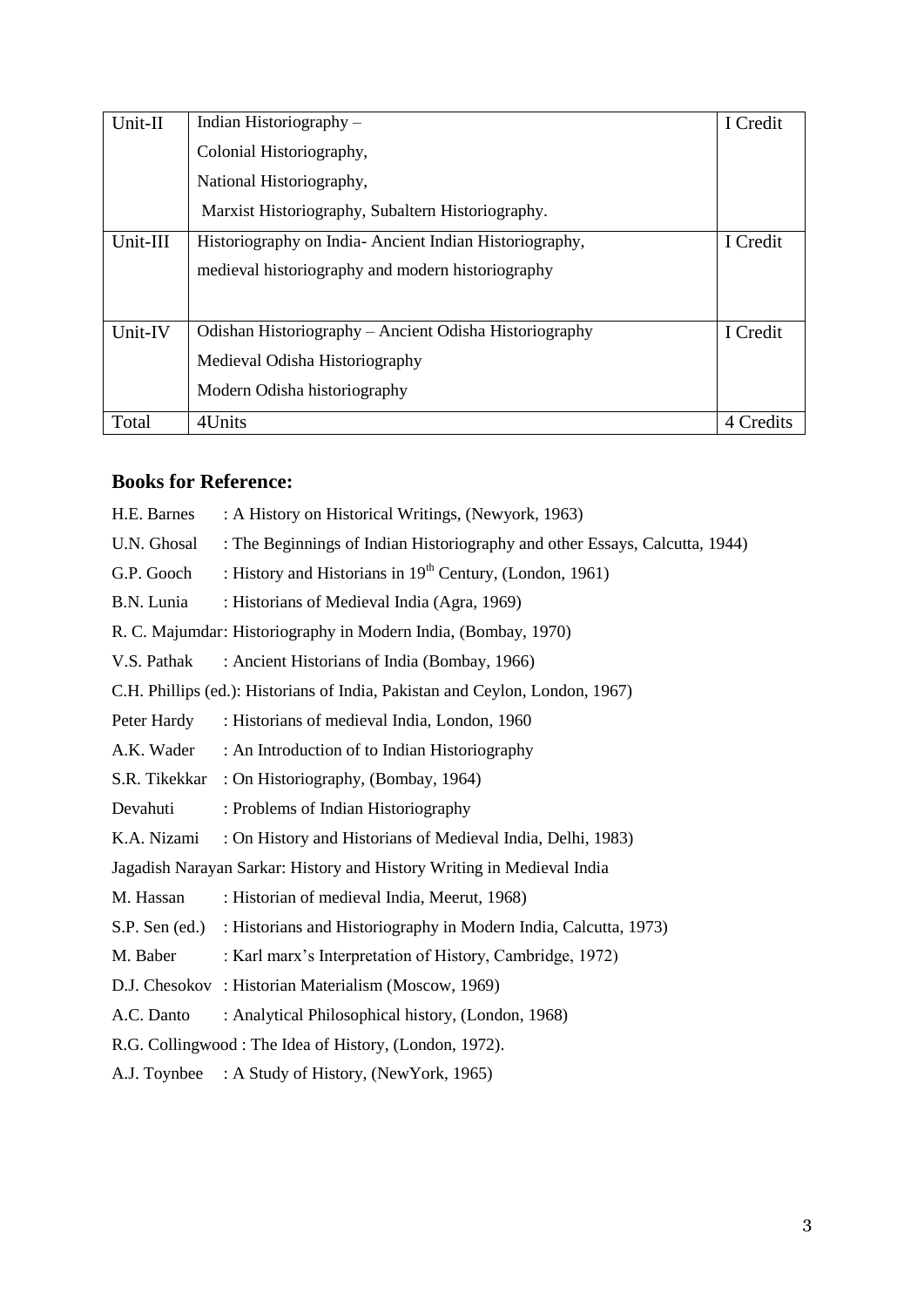## **Course No. PP HT- C103, Course Name: Research and Publication Ethics**

#### **Semester: I Credits: 2 Core/Elective: C**

## COURSE CODE: PP HT -RPE-C103

OBJECTIVE: This course has total 6 units focusing on basics of philosophy of science and ethics, research integrity, publication ethics. Hands-on-sessions are designed to identify research misconduct and predatory publications. Indexing and citation databases, open access publications, research metrics (citations, h-index, Impact Factor, etc.) and plagiarism tools will be introduced in this course.

COURSE CONTENTS:

1. Pedagogy: Classroom teaching, guest lectures, group discussions, and practical sessions. 2. Evaluation: Continuous assessment will be done through tutorials, assignments, quizzes, and group discussions. Weightage will be given for active participation. Final written examination will be conducted at the end of the course.

3. Course structure: The course comprises of six modules listed in table below. Each module has 4-5 units.

| <b>MODULES</b> | <b>UNIT TITLE</b>              | <b>TEACHING HOURS</b> |  |
|----------------|--------------------------------|-----------------------|--|
| Theory         |                                |                       |  |
| <b>RPE 01</b>  | Philosophy and Ethics          |                       |  |
| <b>RPE 02</b>  | Scientific Conduct             |                       |  |
| <b>RPE 03</b>  | <b>Publication Ethics</b>      |                       |  |
| Practice       |                                |                       |  |
| <b>RPE 04</b>  | <b>Open Access Publishing</b>  |                       |  |
| <b>RPE 05</b>  | <b>Publication Misconduct</b>  | 4                     |  |
| <b>RPE 06</b>  | Databases and Research Metrics | 7                     |  |
| 30<br>Total    |                                |                       |  |

## SYLLABUS IN DETAIL

## **THEORY**

RPE 01: PHILOSOPHY AND ETHICS (3 hrs.)

- 1. Introduction to philosophy: definition, nature and scope, concept, branches
- 2. Ethics: definition, moral philosophy, nature of moral judgments and reactions

## RPE 02: SCIENTIFICCONDUCT (5 hrs.)

- 1. Ethics with respect to science and research
- 2. Intellectual honesty and research integrity
- 3. Scientific misconducts: Falsification, Fabrication, and Plagiarism (FFP)
- 4. Redundant publications: duplicate and overlapping publications, salami slicing
- 5. Selective reporting and misrepresentation of data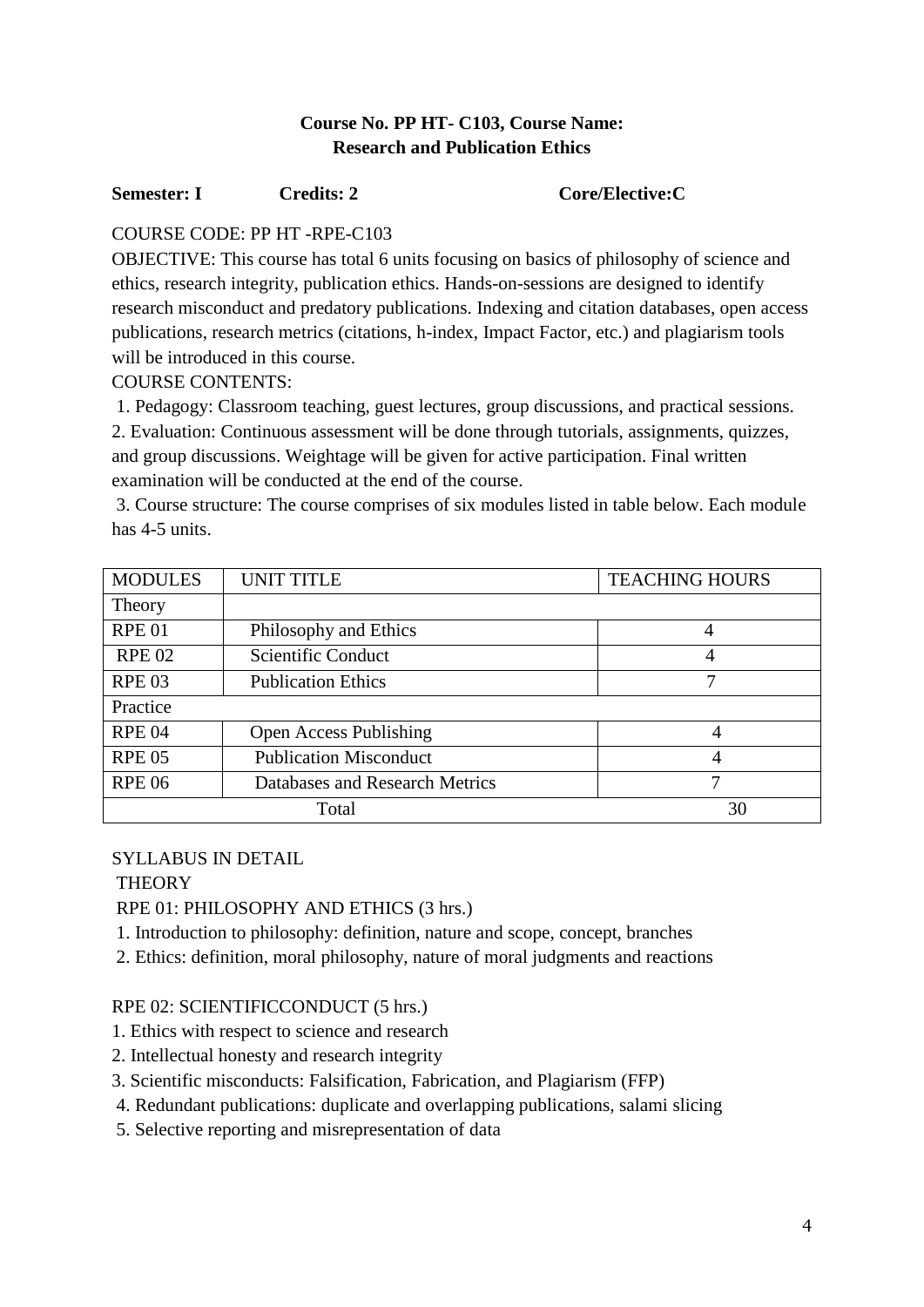#### RPE 03: PUBLICATION ETHICS (7 hrs.)

- 1. Publication ethics: definition, introduction and importance
- 2. Best practices / standards setting initiatives and guidelines: COPE, WAME, etc.
- 3. Conflicts of interest

4. Publication misconduct: definition, concept, problems that lead to unethical behavior and vice versa, types

- 5. Violation of publication ethics, authorship and contributorship
- 6. Identification of publication misconduct, complaints and appeals
- 7. Predatory publishers and journals

PRACTICE RPE 04: OPEN ACCESS PUBLISHING (4 hrs.)

- 1. Open access publications and initiatives
- 2. SHERPA/RoMEO online resource to check publisher copyright & self-archiving policies
- 3. Software tool to identify predatory publications developed by SPPU

4. Journal finder/journal suggestion tools viz. JANE, Elsevier Journal Finder, Springer Journal Suggested, etc.

RPE 05: PUBLICATION MISCONDUCT (4hrs.)

- (A) Group Discussions (2 hrs.)
- 1. Subject specific ethical issues, FFP, authorship
- 2. Conflicts of interest
- 3. Complaints and appeals: examples and fraud from India and abroad

(B) Software tools (2 hrs.) :Use of plagiarism software like Tumitin, Urkund and other open source software tools

RPE 06: DATABASES AND RESEARCH METRICS (7hrs.)

- (A) Databases (4 hrs.)
- 1. Indexing databases
- 2. Citation databases: Web of Science, Scopus, etc.
- (B) Research Metrics (3 hrs.)
- 1. Impact Factor of journal as per Journal Citation Report, SNIP, SIR, IPP, Cite Score
- 2. Metrics: h-index, g index, i10 index, altmetrics

**Course No. PP HT- C104, Course Name: Historiography Semester: I Credits: 02 Core/Elective: C** 

Seminar Presentation with a review report based on Review of 05 Important

Research Papers published in UGC CARE/refereed Journals

\*\*\*\*\*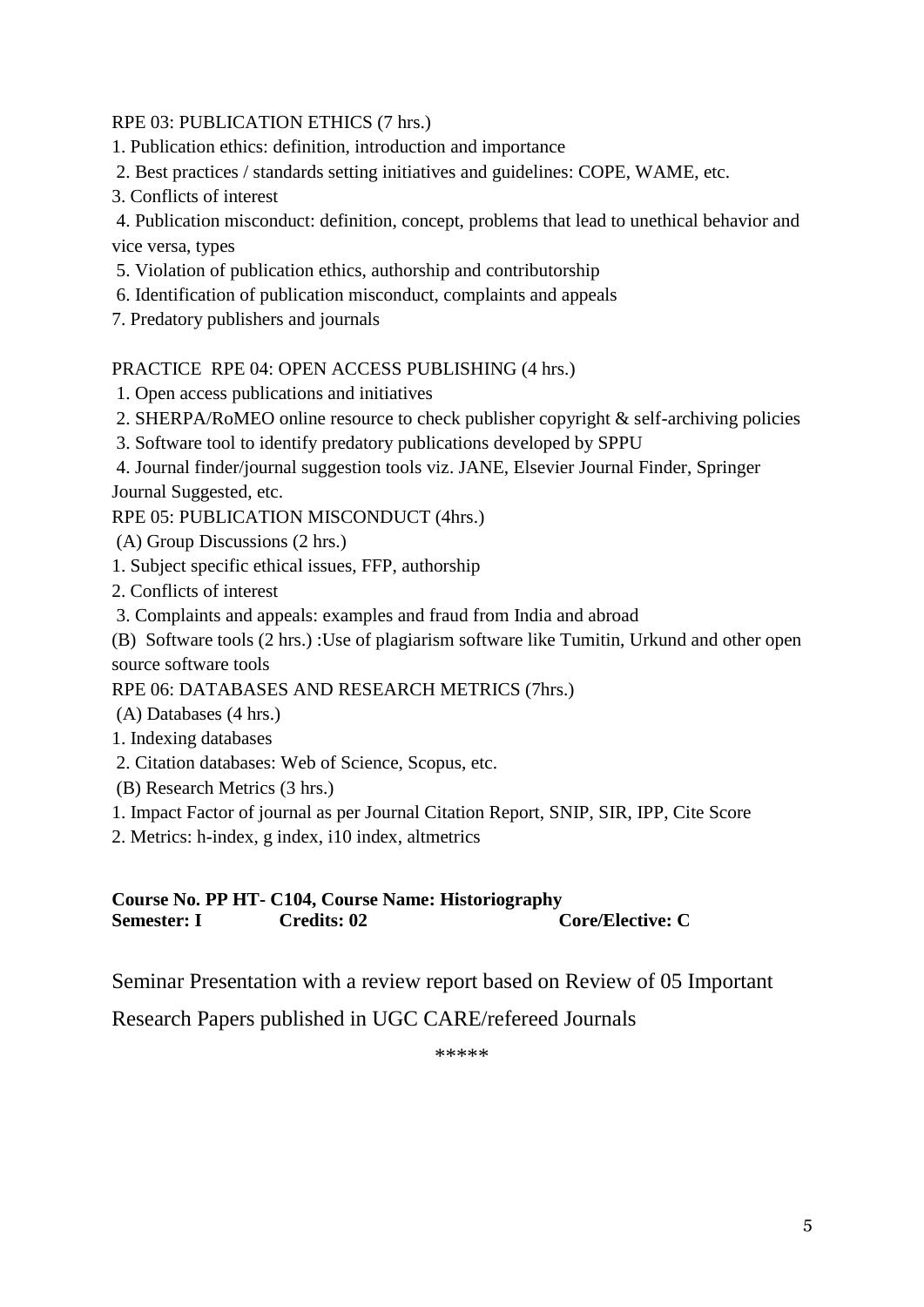| <b>Course Details</b> |                |                                                                  |           |
|-----------------------|----------------|------------------------------------------------------------------|-----------|
| Chapter               | Contents       |                                                                  |           |
| Unit-I                | i.             | Pastoral Economy during the Vedic period                         | I Credit  |
|                       | ii.            | Urbanization and urban centres in India                          |           |
|                       | iii.           | Trade and Commerse3rd Century B.C. to 7 <sup>th</sup> Century AD |           |
|                       | iv.            | Overseas Trade of India under Ancient India.                     |           |
| Unit-II               | i.             | Agrarian system during the subaltern period                      | I Credit  |
|                       | ii.            | Urbanisation and Urban centres during sultanate period           |           |
|                       | iii.           | Inland Trade and Commerce during the Mughul period               |           |
|                       | iv.            | Overseas Trade in Medieval India                                 |           |
|                       |                |                                                                  |           |
| Unit-III              | i.             | Indian economy on the Era of British Conquest                    | I Credit  |
|                       | ii.            | Commercialization of Agriculture                                 |           |
|                       | iii.           | Impact of British Rule on Indian Agriculture                     |           |
|                       | iv.            | Development of Industrial Capitalism                             |           |
|                       |                |                                                                  |           |
| Unit-IV               | $\mathbf{i}$ . | Economic Life In Odisha under the British                        | I Credit  |
|                       | ii.            | Trade roots and highways in Odisha                               |           |
|                       | iii.           | Maritime activities in Odisha                                    |           |
|                       | iv.            | Economic life among the Tribals of Odisha                        |           |
|                       |                |                                                                  |           |
| Total                 | 4Units         |                                                                  | 4 Credits |

#### **Course No.PP HT- E105, Course Name: Economic History of India Semester: I** Credits: 04 Core/Elective: E **Course Details**

## **Books for Reference:**

|       |                 | H. Chakravorty: Trade and Commerce in Ancient India, Kolkatta, 1962            |
|-------|-----------------|--------------------------------------------------------------------------------|
|       | B.S. Das        | : Studies in Economic History of Odisha, Calcutta, 1978)                       |
|       | J.C. jain       | : Socio-Economic explorations of Medieval India, Delhi, 1976.                  |
|       | S.K. Maity      | : Economic life of Northern india, kolkatta, 1975                              |
|       |                 | John marshall: Principles of Economics, London, 1890.                          |
|       |                 | B.N. Mukerjee: The Economic Fators in Kushana History, kolkatta, 1970          |
|       | PranNatha       | : A Study in the Economic Condition of Ancient india, London, 1929.            |
|       |                 | PuspaNiyogi: Contribution to the Economic History of Northern India, Kolkatta, |
| 1962. |                 |                                                                                |
|       | R. C. Dutta     | : The Economic History of India, 2 Vols. (New Delhi, 1960)                     |
|       | T. E. Dalton    | : Economic and Social Development of Modern india (New Delhi,                  |
| 1974) |                 |                                                                                |
|       |                 | K.N. Chaudhury: The Economic Development of India under the East India Company |
|       |                 | $(1814-58)$ , (London, 1971)                                                   |
|       | D. Bhattachagya | : A Conscise History of the Indian Economic (1750-1950)                        |
|       | M.N. Das        | : Economic and Social Development of Modern india (Calcutta, 1959)             |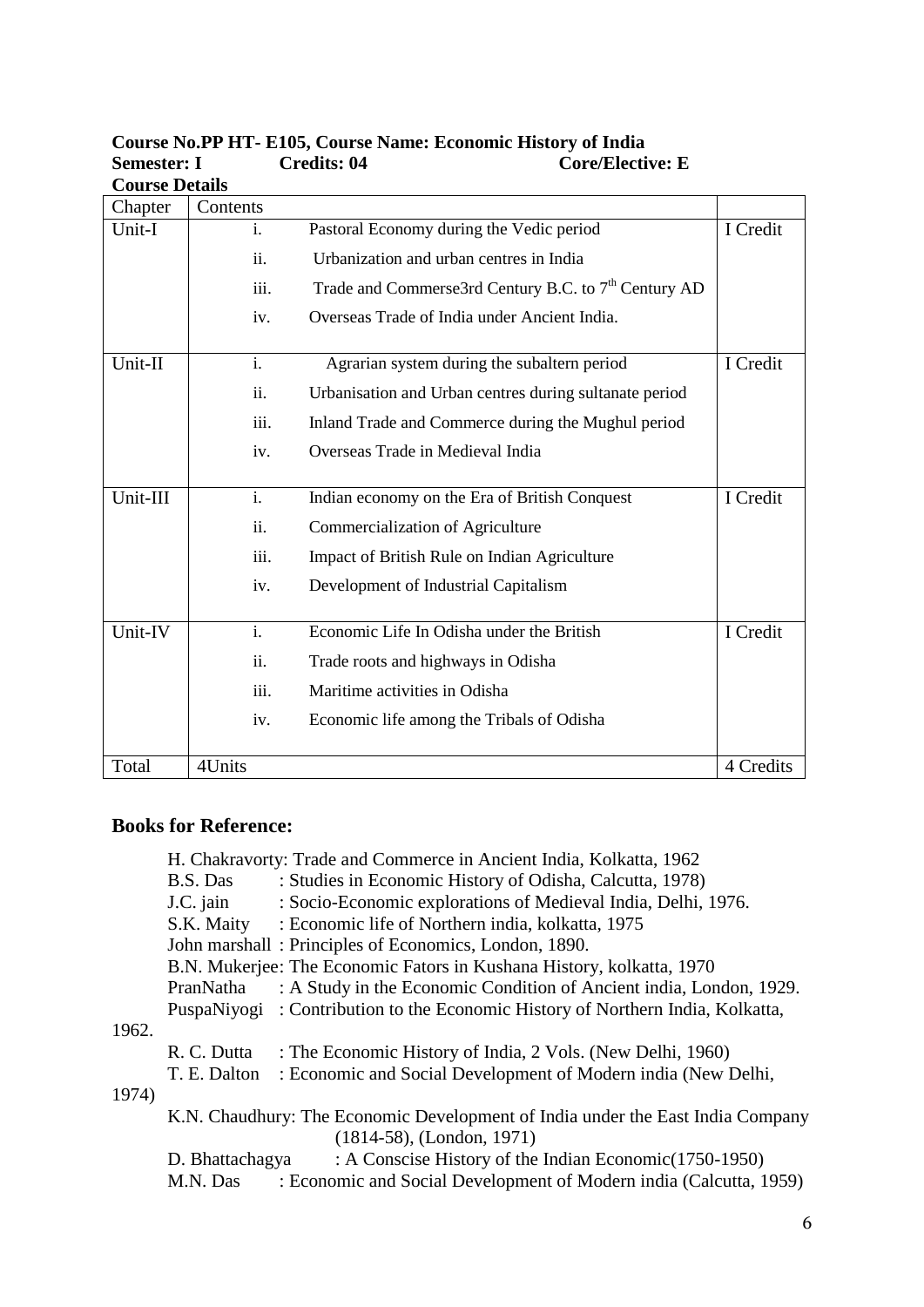S.S.M. Desai : Economic history of India (Bombay, 1980)

| <b>Course Details</b> |                                                        |           |
|-----------------------|--------------------------------------------------------|-----------|
| Chapter               | Contents                                               |           |
| Unit-I                | Origin and Development of Indian Monuments,            | I Credit  |
|                       | Importance of Monuments,                               |           |
|                       | <b>Pre-historic Monuments</b>                          |           |
| Unit-II               | <b>Ancient Indian Monuments:-</b>                      | I Credit  |
|                       | MauryanManuments-Pillars, caves and Stupas,            |           |
|                       | Sunga and Kushanamaonuments,                           |           |
| Unit-III              | Medieval Indian Monuments,                             | I Credit  |
|                       | Sultanate period,                                      |           |
|                       | Mughal period                                          |           |
| Unit-IV               | Odishan monuments:-                                    | I Credit  |
|                       | Jaina Caves, Khandagiri and udayagiri,                 |           |
|                       | Buddhist Viharas- Lalitagiri, Ratnagiri and Udayagiri, |           |
|                       | <b>Odishan Temples</b>                                 |           |
|                       |                                                        |           |
| Total                 | 4Units                                                 | 4 Credits |

## **OR Course No.PP HT- E105, Course Name: History of Indian Monuments Semester: I** Credits: 04 Core/Elective: E

#### **Books for Reference:**

Percy, Brown : Indian paintings under the Mughal, London, 1923. Percy, Brown : Indian Architecture (Islamic Period), Bombay, 1943. Bussagli, M.S. Srivastava,(co.): 5000 years of Art of India, NewYork. A.K., Coemarswamy: History of Asia and Indonesian Art, London, 1950 A.K., Coemarswamy: Introduction of Indian Art, Madras, 1969. J. Fergusson : History of Indian and eastern Architecture, London, 1910 H. Goetz : Five thousand years of Indian Art, London, 1959 E.B. Havell : Art and Heritage of India, Bombay, 1964 S. Kramarish : The Art of Indian, London, 1965. Rawson, Phillip : Indian Sculpture, (London, 1966. S.K. Saraswati : A Survey of Indian Sculpture, Calcutta, 1957. S.K. Saraswati : A Survey of Indian Architecture, Calcutta, 1954. Sivamurti, C. : South Indian paintings, Delhi, 1968

K.C. Panigrahi : The Archaeological Remain at Bhubaneswar, Bombay, 1961.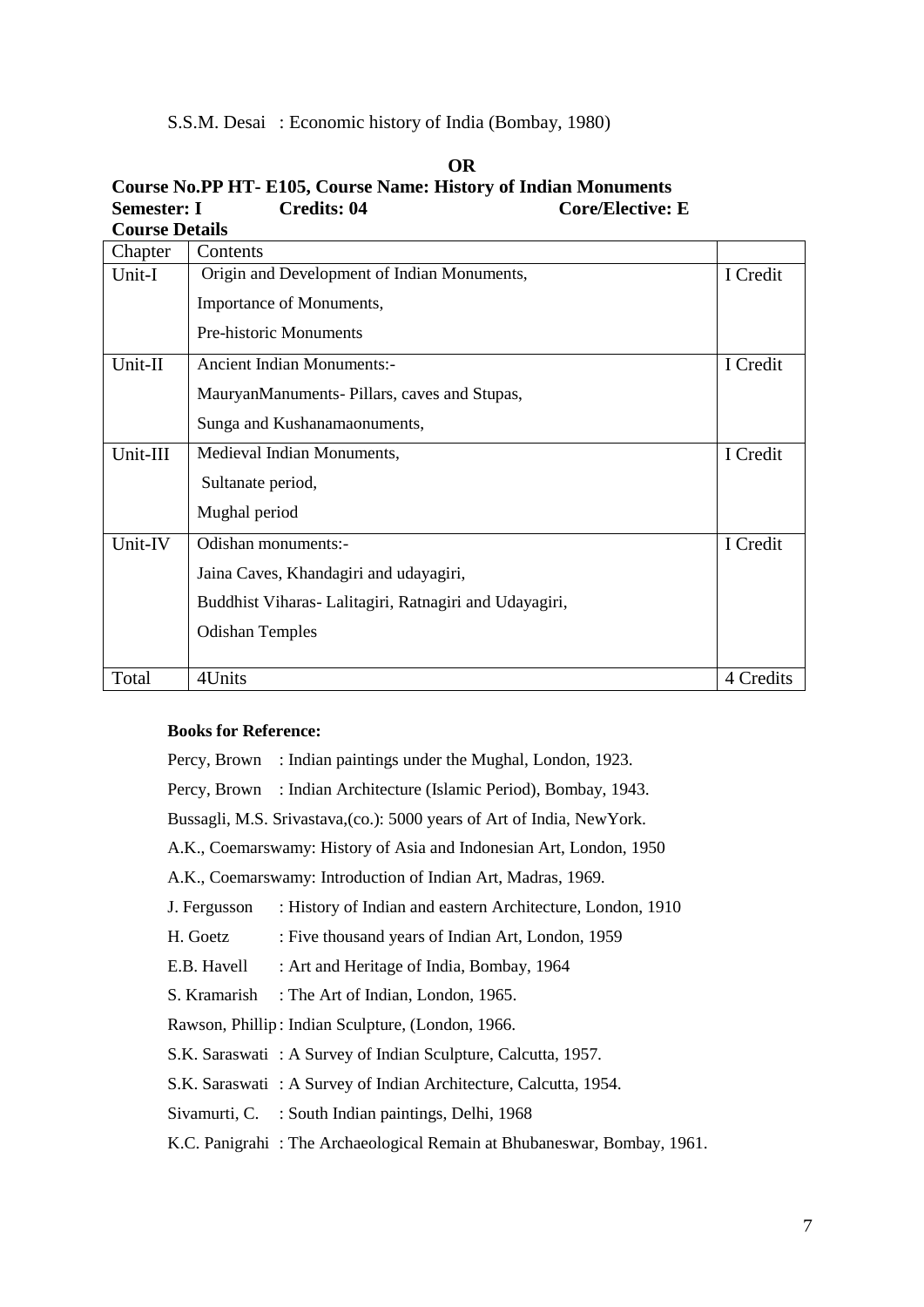| <b>Course Details</b> |                                                                  |           |
|-----------------------|------------------------------------------------------------------|-----------|
| Chapter               | Contents                                                         |           |
| Unit-I                | 1. Women's issue in Historical studies: Evaluation of her        | I Credit  |
|                       | position and status in historical records                        |           |
|                       | Interpreting Indian women through Vedas and Manusmritis,<br>2.   |           |
|                       | Ramayan and Mahabharat                                           |           |
|                       | 3. western movements for women's equality and Mary               |           |
|                       | Wollstonecraft's 'A Vindication of the Rights of Woman'          |           |
| Unit-II               | Medieval Indian society and women: Harem, Prostitution,<br>1.    | I Credit  |
|                       | property rights and politics                                     |           |
|                       |                                                                  |           |
|                       | 2. Wives of the God (devadasis) and Indian society: its nature,  |           |
|                       | history and impact on the society                                |           |
|                       | 3. Women's issue and $19th$ century reform movements in India    |           |
| Unit-III              | 1. Women in British India: reforms, Leaders, national            | I Credit  |
|                       | movements                                                        |           |
|                       | 2. Gandhi and Ambedkar: women issues                             |           |
|                       | Indian rituals and traditions and marginalization of women<br>3. |           |
|                       |                                                                  |           |
| Unit-IV               | History writings and women historians<br>1.                      | I Credit  |
|                       | 2. Voice for women's history in India: writing her history       |           |
|                       | 3. Women's history of Odisha $-$ A far way to cross              |           |
|                       |                                                                  |           |
| Total                 | 4 Units                                                          | 4 Credits |

**OR Course No.PP HT- E105, Course Name: Indian Women through the Ages Semester: I Credits: 04 Core/Elective: E** 

#### **Books for Reference:**

A. S. Altekar, *The Position of Women in Hindu Civilization* (New Delhi: MotilalBanarasidas, 1962)

KumkumSangari and SudeshVaid (eds.), *Recasting Women: Essays in Colonial History*(New Delhi: Kali for Women, 1989).

Uma Chakravarti, 'In Search of Our Past', *Economic and Political* 

*Weekly* [hereafter *EPWJ*23, no. 18 (April 30, 1988)[.](https://www.bl.uk/collection-items/mary-wollstonecraft-a-vindication-of-the-rights-of-woman?shelfitemviewer=1)

Uma Chakravarti and KumKum Roy, 'Breaking Out of Invisibility: Rewriting the History of Women in Ancient India', in S. J. Kleinberg (ed.), *Retrieving Women's History*(Oxford: Berg, UNESCO, 1988).

Indra, *Status of Women in Ancient India* (Banaras: MotilalBanarasidas, 1955).

[Pande, Rekha \( ed\), 2018, Gender and History](https://www.academia.edu/36591852/Pande_Rekha_ed_2018_Gender_and_History)

[Women in Modern India \(The New Cambridge History of India\)b](https://www.amazon.in/Women-Modern-India-Cambridge-History/dp/0521653770/ref=sr_1_1?qid=1558513244&refinements=p_27%3AGeraldine+Forbes&s=books&sr=1-1)y Geraldine Forbes | 28 April 1999